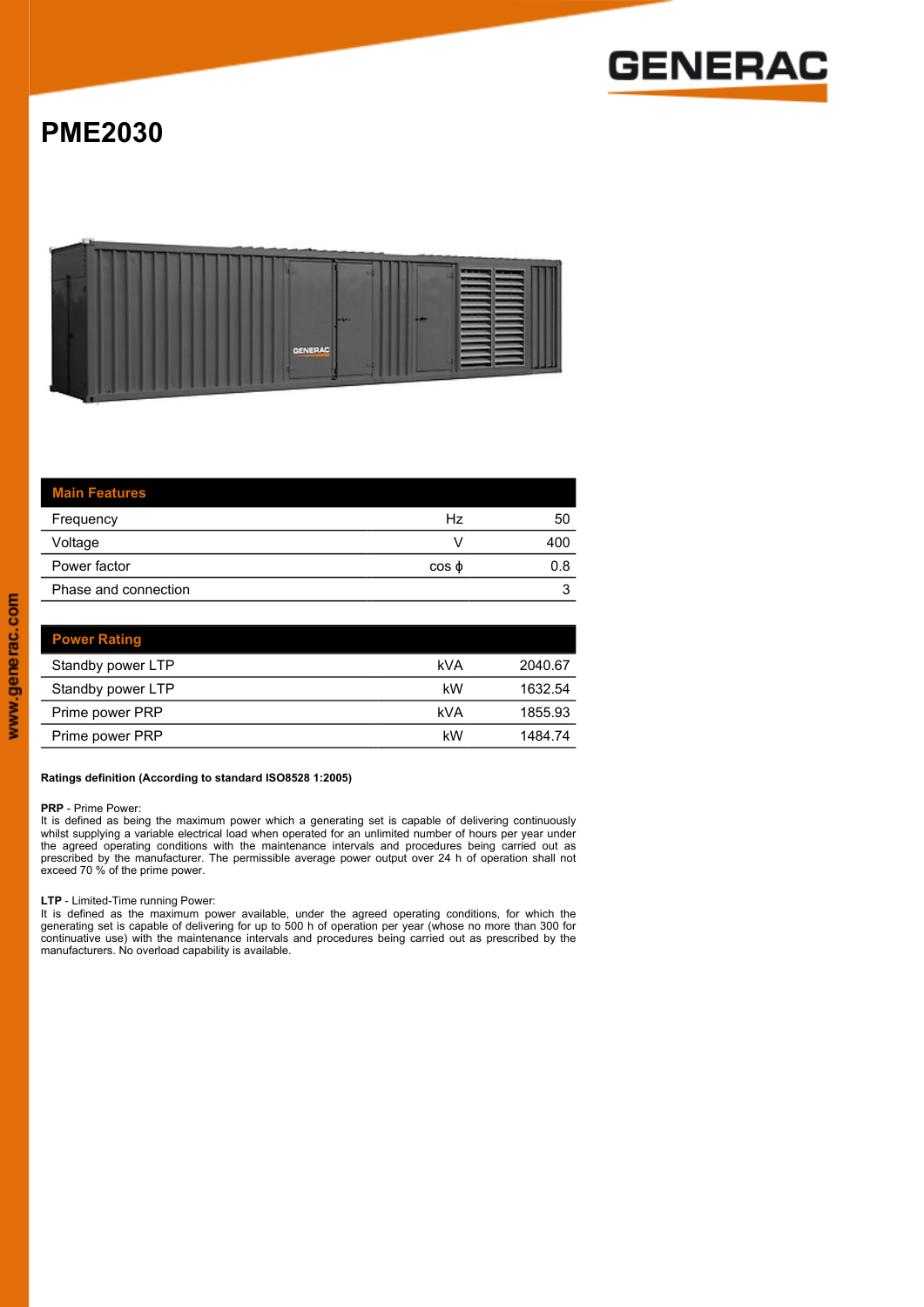| <b>Engine specifications</b>        |                 |               |
|-------------------------------------|-----------------|---------------|
| Engine manufacturer                 |                 | Perkins       |
| Model                               |                 | 4016-TAG1A    |
| Version                             |                 | 50 Hz         |
| [50Hz] Exhaust emission level       |                 | Unregulated   |
| Engine cooling system               |                 | Water         |
| Nr. of cylinder and disposition     |                 | 16 V angle    |
| Displacement                        | cm <sup>3</sup> | 61123         |
| Aspiration                          |                 | Turbocharged  |
| Speed governor                      |                 | Electronic    |
| <b>Operating Speed-Nominal</b>      | rpm             | 1500          |
| Prime gross power PRP               | kW              | 1588          |
| Maximum gross power LTP             | kW              | 1741          |
| Oil capacity                        |                 | 214           |
| Lube oil consumption @ PRP (max)    | $\frac{0}{0}$   | 0.2           |
| Coolant capacity                    |                 | 316           |
| Fuel                                |                 | <b>Diesel</b> |
| Specific fuel consumption @ 75% PRP | g/kWh           | 198           |
| Specific fuel consumption @ PRP     | g/kWh           | 205           |
| Starting system                     |                 | Electric      |
| Starting engine capability          | kW              | 16.4          |
| Electric circuit                    | V               | 24            |



#### **Fuel system:**

• Unit fuel injectors with lift pump and hand stop control

• Governor to ISO 8528-5 class G3 with isochronous • Full-flow spin-on fuel oil filters • Closed fuel system

L**ube oil system:**<br>• Recommended lubricating oil to conforms with the specification of API CG4 15W/40<br>• Low oil pressure switch<br>• Wet sump with filler and dipstick

- 
- 

- 
- 
- L**ubrication oil filters:**<br>• Twin low oil pressure shutdown switches<br>• Full-flow spin-on oil filters<br>• Engine jacket water/lube oil temperature stabilize

- 
- **Combustion air system:**<br>• Mounted air filter Fuel system<br>• Direct fuel injection system, fuel lift pump<br>• Fuel cooler

- **Cooling system:**<br>• Gear driven circulating pump<br>• Twin thermostats
- 
- Powder coated radiator assemblies comprising: water radiator; air charge cooled radiator;<br>• Air inlet restriction at maximum power (Nominal) : 19.3 mbar
-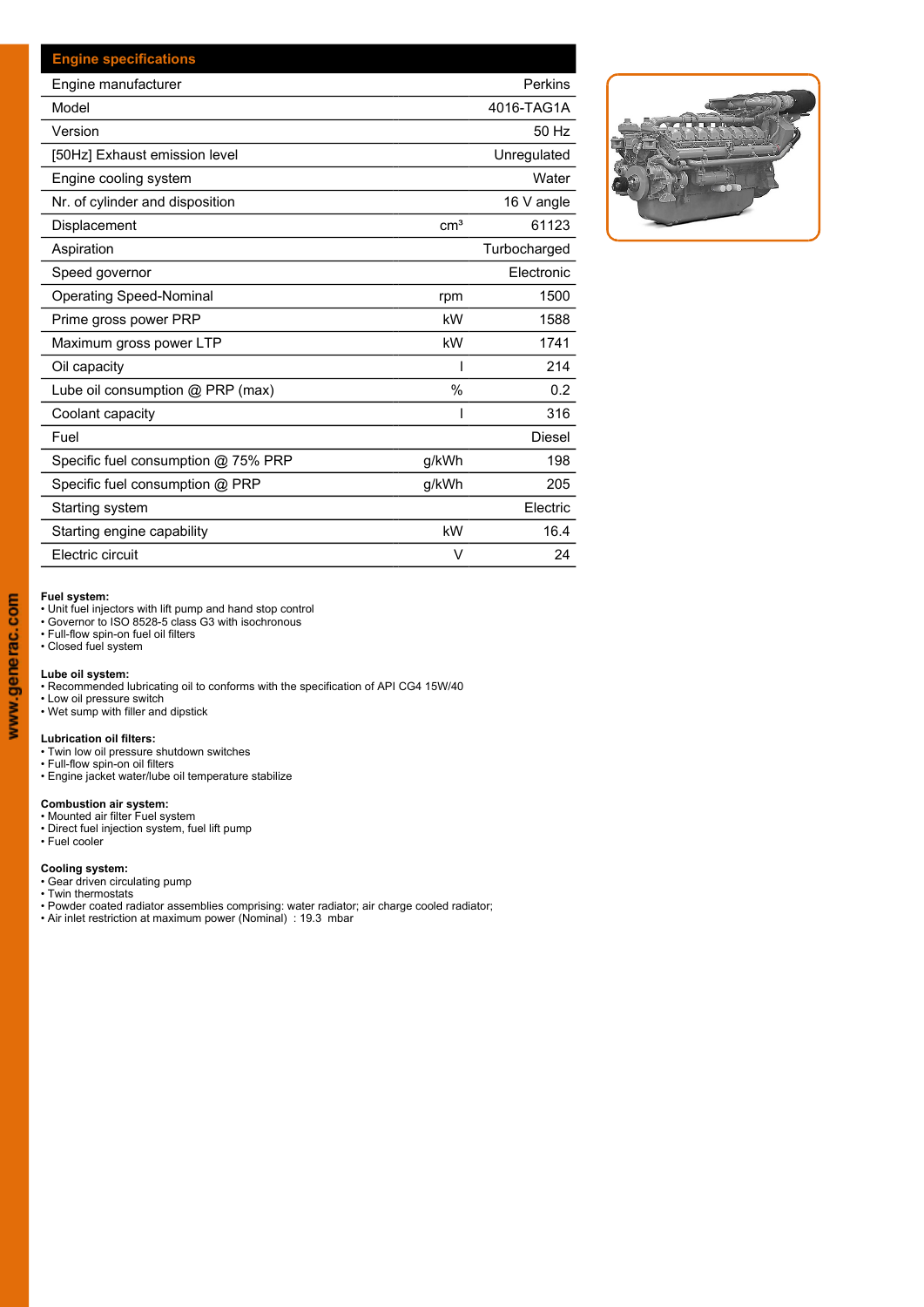| <b>Alternator Specifications</b> |                  |             |  |
|----------------------------------|------------------|-------------|--|
| Alternator                       |                  | Mecc Alte   |  |
| Model                            |                  | ECO46-1LN/4 |  |
| Voltage                          | V                | 400         |  |
| Frequency                        | Hz               | 50          |  |
| Power factor                     | $\cos \phi$      | 0.8         |  |
| Voltage regulation system        |                  | Electronic  |  |
| Poles                            |                  | 4           |  |
| Type                             | <b>Brushless</b> |             |  |
| <b>Standard AVR</b>              |                  | DER1        |  |
| Voltage tolerance                | $\%$             |             |  |
| Efficiency @ 75% load            | $\%$             | 96.8        |  |
| Class                            |                  | H           |  |
| IP protection                    |                  | 21          |  |
| Phases                           |                  | 3           |  |



#### **Mechanical structure**

Robust mechanical structure which permits easy access to the connections and components during routine maintenance check-ups.

#### **Voltage regulator**

Voltage regulation with DER 1. The digital DER 1 is a Digital controlled regulator, based on DSP (Digital Signal Processor) that combines function as Voltage Regulation and Alternator Protections and Diagnostic into a very small single board.

Voltage supply: 40Vac÷270Vac

Maximum continuous output current: 4Adc

Frequency range: 12Hz÷72Hz

Single phase sensing automatic recognition

Average value of voltage regulation

Voltage regulation range (sensing) from 75Vac to 300Vac Precision of voltage regulation: ± 1% from no-load to nominal load in static condition, with any power factor

and for frequency variations ranging from -5% to +20% of the nominal value.

Precision of voltage regulation: ± 0,5% in stabilized conditions (load, temperature).

Transient voltage drop and overvoltage within ± 15%

Voltage recovery time within  $\pm 3\%$  of the value set, in less than 300 msec.

Underspeed protection with adjustable threshold and slope

Overvoltage and undervoltage alarms

Excitation overcurrent protection with delayed intervention

Allarm conditions storage (type of alarm, number of events, duration of the last event, total time) Memorization of the regulator operation time

#### **Windings / Excitation system**

Generator stator is wound to 2/3 pitch. This eliminates triplen (3rd, 9th, 15th …) harmonics on the voltage waveform and is found to be the optimum design for trouble-free supply of non-linear loads. The 2/3 pitch design avoids excessive neutral currents sometimes seen with higher winding pitches. MAUX (Standard): The MAUX MeccAlte Auxiliary Winding is a separate winding within the main stators that feeds the regulator. This winding enables to take an overload of 300% forced current (short circuit maintenance) for 20 seconds. This is ideal for motor starting requirements. PMAUX (optional): Alternator can be equipped with the optional PMAUX (Permanent Magnet Generator) which matches the performance and is capable of supporting both linear and distorted loads.

#### **Insulation / Impregnation**

Insulation is of class H standard. Impregnation is made with premium tropicalised epoxy resins by dipping and dripping. High voltage parts are impregnated by vacuum, so the insulation level is always very good. In the high-power models, the stator windings undergo a second insulation process. Grey protection is applied on the main and exciter stator to give enhanced protection.

#### **Reference standards**

Alternator manufactured according to , and complies with , the most common specification such as CEI 2-3, IEC 34-1, EN 60034-1, VDE 0530, BS 4999-5000, CAN/CSA-C22.2 No14-95-No100-95.

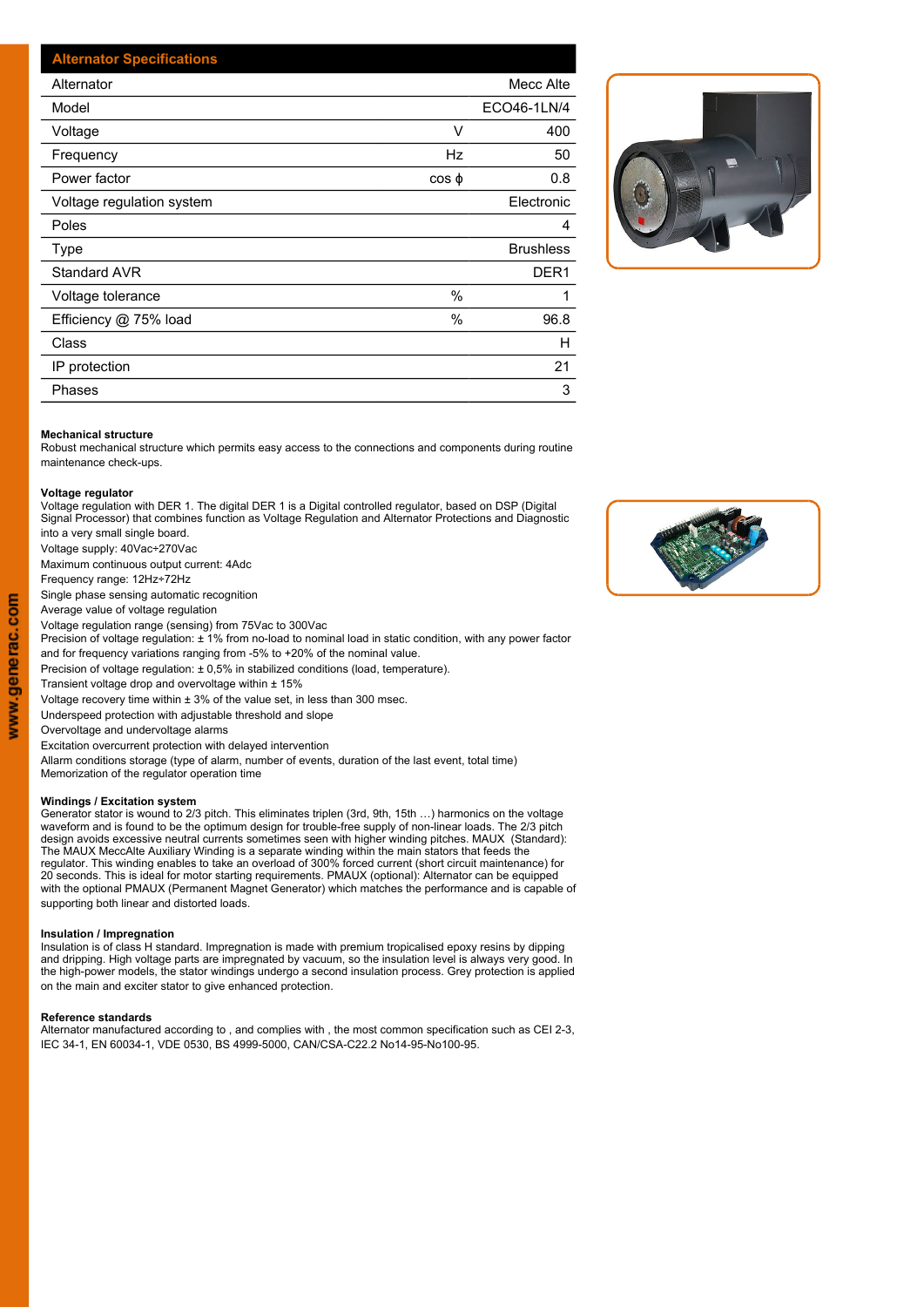# **Genset equipment**

#### **BASE FRAME:**

Base frame made of welded steel profiles, complete with anti-vibration mountings properly sized.

The baseframe has a grounding point to connect all metal parts of the generating set and it provides a high structural strength.

# **ENGINE COMPLETE WITH:**

• Liquids (no fuel)

# **MANUAL OIL DRAININ PUMP**:

• Oil draining facilities

# **CONTAINER 40'**:

Soundproof Container made by monoblock structure and designed to satisfy the most disparate needs of the Customer.

Main feature are:

- Structure similar to shipping containers (upper and lower corner castings, monolithic structure, walls and roof made of corrugated steel sheet), making them particularly strong and suitable .
- High resistance to the atmospheric agents
- Polyester powder painting and automatic blasting SA 2.5
- Air inlet and exhaust openings air outlet for genset cooling
- It is foreseen space for housing the electrical panel, if necessary the control panel can be separated from alternator, in a dedicated room.
- The floor is made of textured sheeting reinforced with profiles at steady pace bent.
- Doors single or double swing , these are fixed by sturdy steel hinges and equipped
- with various systems of locks, such as lever bolt locks, panic bars etc.

### **SOUNDPROOF**:

The walls, divisors and roof are self supporting and with high acoustic absorption. They are produced in galvanized steel-sheet and subsequently painted with a galvanic deposition of polyester powder. Inside they are composed by a sheet of rock wool . Exhaust silencers placed inside or outside the container depending on genset model. Residual noise level of 70±3dB(A) at 7 m

| <b>Genset Equipment - Basic Configurations Available:</b>         |    |      |
|-------------------------------------------------------------------|----|------|
| <b>BAT - LEAD-ACID STARTING BATTERIES KIT</b>                     |    |      |
| <b>Battery</b>                                                    | n  | 4    |
| <b>Battery Capacity</b>                                           | Ah | 220  |
| <b>MBS</b> - Manual Battery Switch                                |    |      |
| INTEGRATED FUEL TANK - VERSIONS AVAILABLE                         |    |      |
| IFT1 - Integrated Fuel Tank (steel)                               |    | 500  |
| IFT2 - Integrated Fuel Tank (steel)                               |    | 1000 |
| FBD - Fully bunded base frame                                     |    |      |
| LDS - Leakage detection sensor (only with FBD)                    |    |      |
| FCV - Fuel Cut Off Valve                                          |    |      |
| AFP - Automatic Fuel Pump                                         |    |      |
| DFP - Double Automatic Fuel Pump                                  |    |      |
| PHS - Coolant Pre-Heating System - available for models:          |    |      |
| ALS - Automatic Lube Oil Top Up System with lube oil tank<br>100L |    |      |
| $\bullet$ : Supplement available                                  |    |      |
| Other Configurations and-or special versions available on         |    |      |













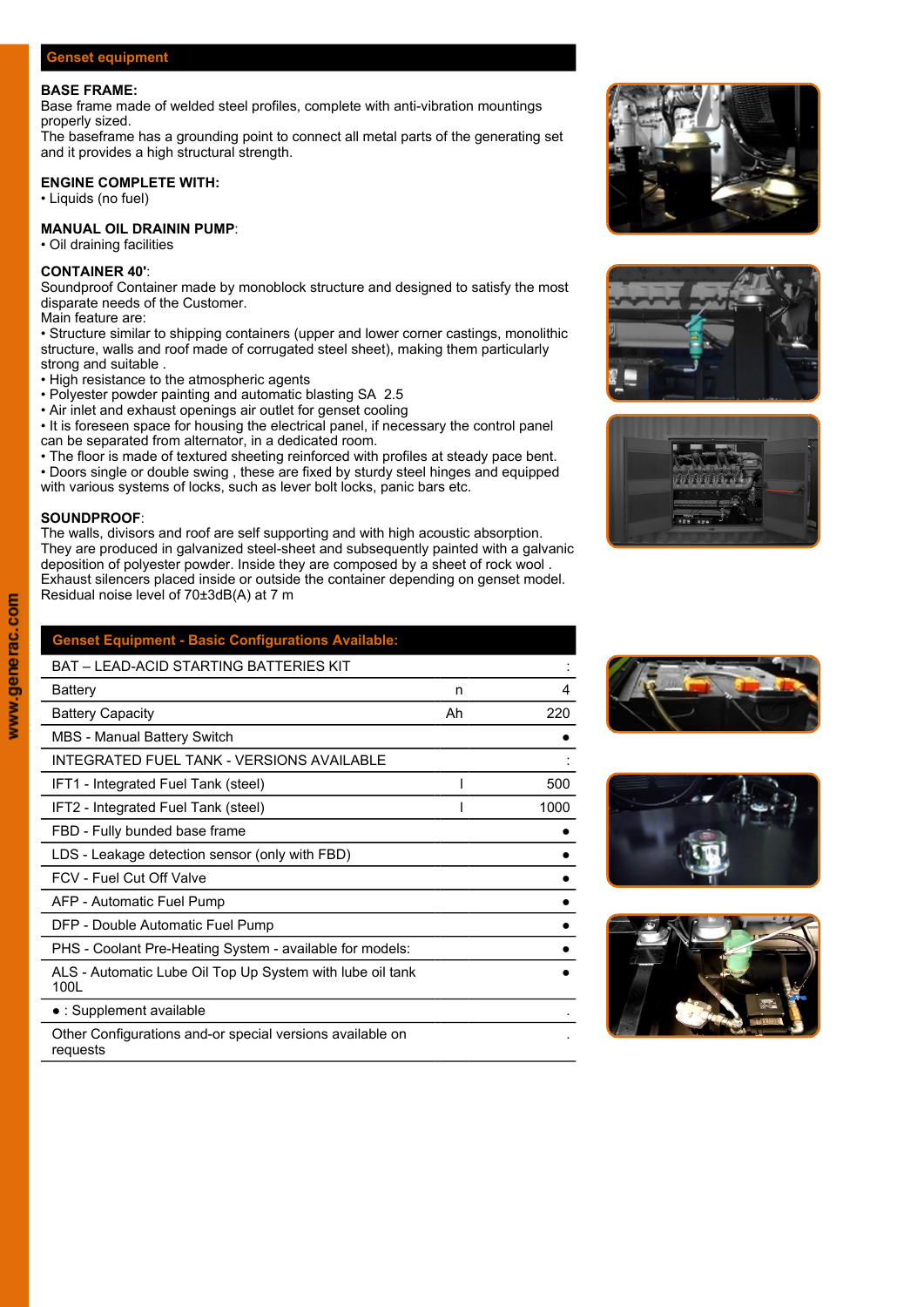| <b>Dimensional data</b> |          |       |   |
|-------------------------|----------|-------|---|
| Length                  | $(L)$ mm | 12190 |   |
| Width                   | $(W)$ mm | 2438  |   |
| Height                  | $(H)$ mm | 2896  |   |
| Dry weight              | Kg       | 22588 | w |



| <b>Consumption</b>          |     |        |
|-----------------------------|-----|--------|
| Fuel consumption @ 75% PRP  | l/h | 283.18 |
| Fuel consumption @ 100% PRP | l/h | 387.55 |

| <b>Noise level</b>          |       |           |
|-----------------------------|-------|-----------|
| Noise pressure level @ 7 mt | dB(A) | $7 + 1.3$ |

| <b>Installation data</b>        |                     |     |
|---------------------------------|---------------------|-----|
| Exhaust gas flow @ PRP          | m <sup>3</sup> /min | 343 |
| Exhaust gas temperature $@$ LTP | $\circ$             | 439 |

| <b>Data Current</b> |    |         |
|---------------------|----|---------|
| Battery capacity    | Ah | 220     |
| MAX current         | A  | 2945.55 |
| Circuit breaker     |    | 3200    |

l,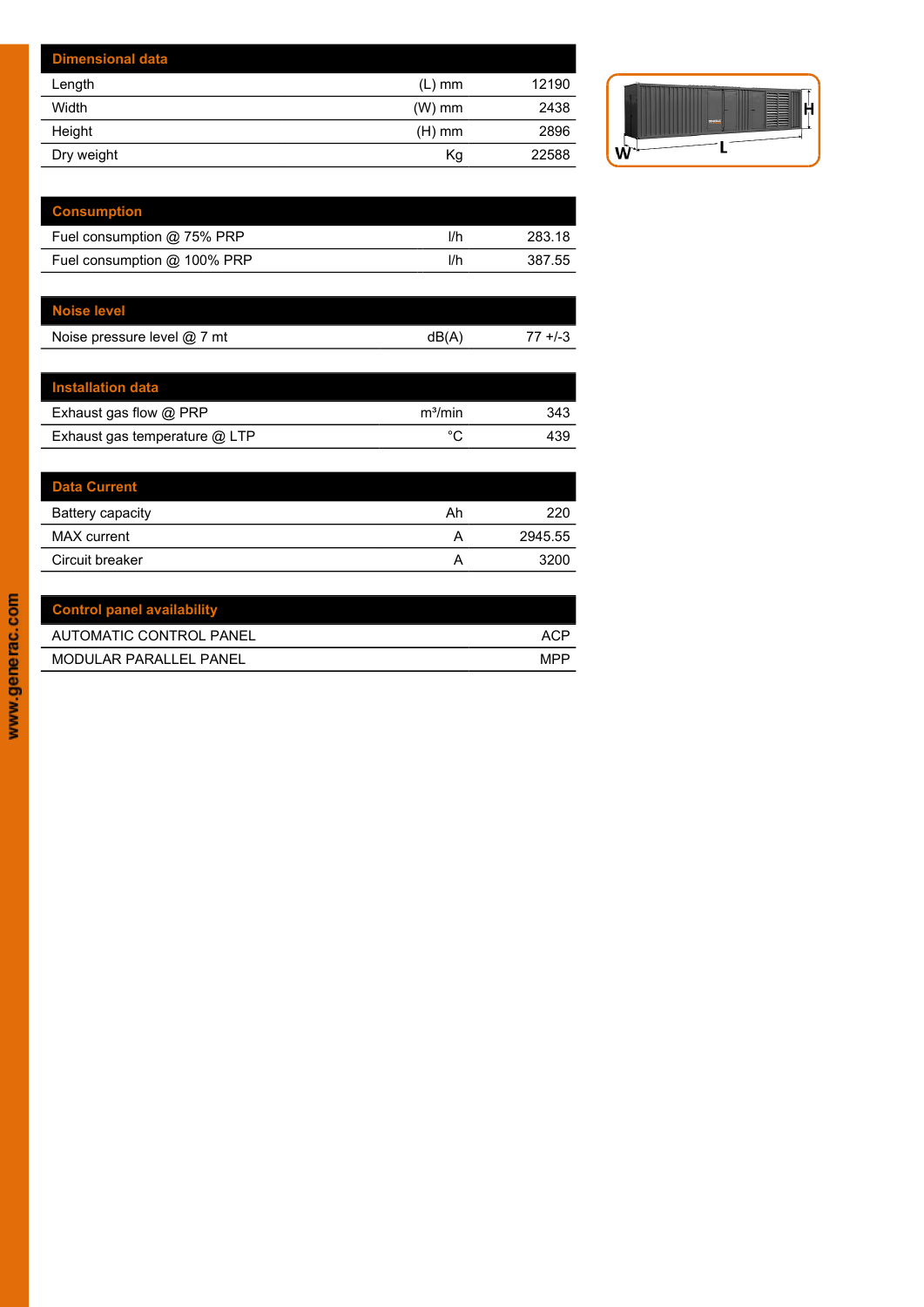# **ACP - Automatic control panel**

Mounted on the genset, complete with digital control unit for monitoring, control and protection of the generating set, protected through door with lockable handle

# **DIGITAL INSTRUMENTATION**

- Generating set voltage (3 phases)
- Mains voltage
- Generating set frequency
- Generating set current (3 phases)
- Battery voltage
- Power (kVA kW kVAr)
- Power factor Cos φ
- Hours-counter • Engine speed r.p.m.
- Fuel level (%)
- Engine temperature

#### **COMMANDS AND OTHERS**

- Four operation modes: OFF Manual starting Automatic starting Automatic test **The Intellate**" AMF 26 P
- Pushbutton for forcing Mains contactor or Genset contactor
- Push-buttons: start/stop, fault reset, up/down/page/enter selection
- Remote starting availability
- DC system disconnection switch
- Acoustic alarm
- Automatic battery charger
- RS232 Communication port
- Settable PASSWORD for protection level

# **PROTECTIONS WITH ALARM**

- Engine protections: low fuel level, low oil pressure, high engine temperature
- Genset protections: under/over voltage, overload, under/over frequency, starting failure, under/over battery voltage

### **PROTECTIONS WITH SHUTDOWN**

- Engine protections: low fuel level, low oil pressure, high engine temperature
- Genset protection: under/over voltage, overload, under/over battery voltage, battery charger failure
- Earth Fault included in the control unit

#### **OTHERS PROTECTIONS**

- Emergency stop button
- Panel protected through door with lockable handle

# **ACP - Basic Configurations Available:**

| <b>POWER PANEL - BREAKERS AVAILABLE:</b>                              |   |          |  |  |               |
|-----------------------------------------------------------------------|---|----------|--|--|---------------|
| GCB1 - Genset Circuit Breaker 3-pole                                  | А | 3200     |  |  |               |
| GCB2 - Genset Circuit Breaker 4-pole                                  | A | 3200     |  |  |               |
| ETB - External Terminal Board (with GCB)                              |   | Standard |  |  |               |
| RCG - Various Supplement fof Remote Control                           |   |          |  |  |               |
| TLP - Various supplements for remote signals                          |   |          |  |  | $\frac{1}{2}$ |
| CAH - Control Panel Anti-Condensation Heater (ACP)                    |   |          |  |  |               |
| $\bullet$ : Supplement available                                      |   |          |  |  |               |
| Other Configurations and-or special versions available on<br>requests |   |          |  |  |               |







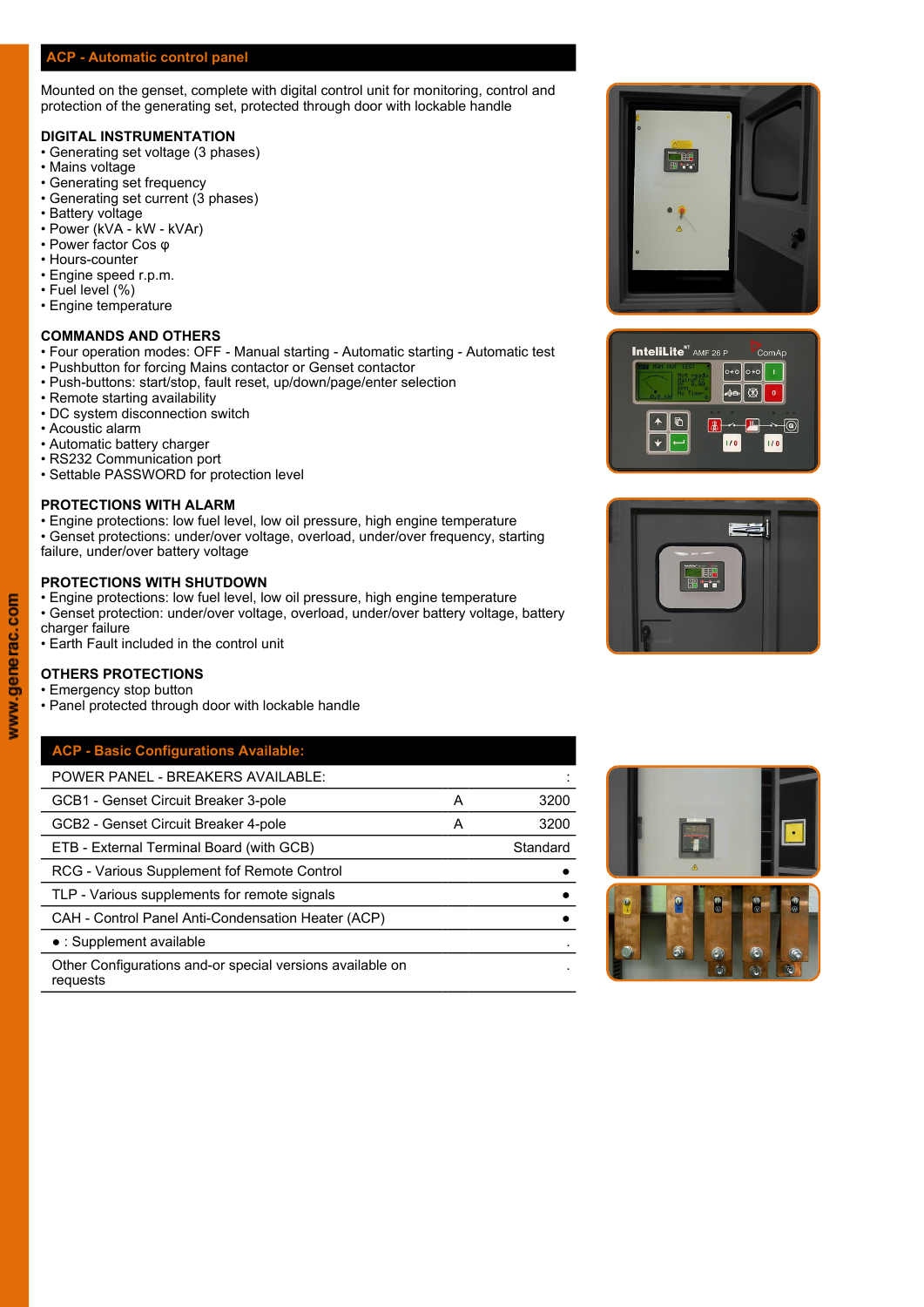# **MPP - Modular parallel panel**

Mounted on the genset, complete with digital control unit Intelivision5 for monitoring, control, protection and load sharing for both single and multiple gen-sets operating in standby or parallel modes (up to 32 gen-sets in island).

## **DIGITAL INSTRUMENTATION (Graphical display 320x240 pixels)**

- Mains: voltage, Intensity, Frequency.
- Mains kW kVAr -Power factor Cos f.
- Genereting set voltage (3 phases).
- Generating set frequency.
- Generating set current (3 phases).
- Generating set Power (kVA kW kVAr Cos f).
- Generating set kWh and kVAh.
- Battery voltage.
- Hours-counter.
- Engine speed r.p.m. • Fuel level (%).
- Engine temperature Oil pressure

### **COMMAND AND OTHERS**

• Operation modes: OFF - AMF function - Single Parallel to mains Island application - Single Parallel to Mains AMF application - Mulitple parallel genset Island application. • Pushbutton for forcing Mains Breaker/contactor or Genset Breaker/contactor.

- Push-buttons: start/stop, fault reset, up/down/page/enter selection.
- Multiple parallel and Power Management operation with digital load AVR sharing.
- Automatic synchronizing and power control (via speed goveroner or ECU)
- Baseload Import/Export and Peak shaving
- Voltage and PF control (AVR).
- Configurable digital I/O (12/12) and analogue inputs (3).
- Integrate PLC programmable functions.
- Event-based history (up to 500records).
- Selectable measurment range 120/277V and 0-1/0-5A.
- Remote starting and Blocking signal availability.
- DC system disconnection switch.
- Acoustic alarm.
- Automatic battery charger.
- 2xRS232/RS485/USB Comuncation ports.
- Multi-pin connettor (in and out) for parallel with other generators

# **PROTECTION**

- Engine protections: low fuel level, low oil pressure, high engine temperature.
- Genset protections: under/over voltage, overload, under/over frequency, starting
- failure, under/over battery voltage
- Others: overcurrent, shortcircuit, reverse power, Earth fault
- Emergency stop button.
- Panel protected through door with lochetable handle

# **MPP - Basic Configurations Available:**

| <b>POWER PANEL - BREAKERS AVAILABLE:</b>                              |          |          |   |    |
|-----------------------------------------------------------------------|----------|----------|---|----|
| GMB1 - Genset Circuit Breaker 3-pole motorized                        | 3200     |          |   |    |
| GMB2 - Genset Circuit Breaker 4-pole motorized                        | 3200     |          |   |    |
| ETB - External Terminal Board (with GMB)                              | Standard |          |   |    |
| RCG - Various Supplement fof Remote Control                           |          |          |   |    |
| TLP - Various supplements for remote signals                          |          |          | 8 | I. |
| CAH - Control Panel Anti-Condensation Heater (MPP)                    |          |          |   |    |
| • : Supplement available                                              |          | $\omega$ |   |    |
| Other Configurations and-or special versions available on<br>requests |          |          |   |    |